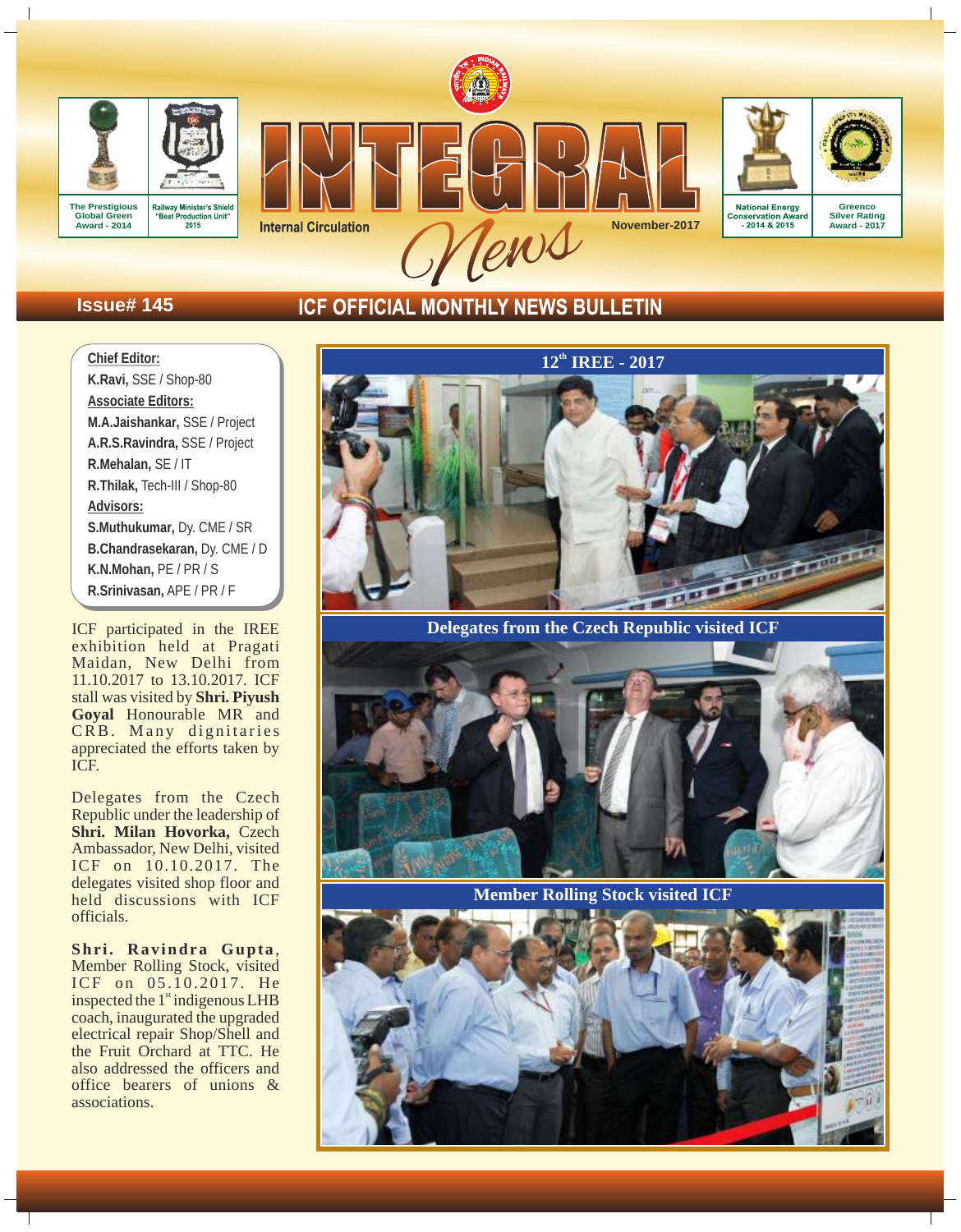

SJAB ICF celebrated **"Gandhi Jayanthi"** at Railway Hospital ICF on 02.10.2017. Members took National Solidarity pledge.



Dining Hall of **Dr. Ambedkar Arangam** was inaugurated by **Shri. J.Sayee**, Tech-I/Shop-34, in the presence of ICF's team of Officers and Staff on 03.10.2017



Sand and Spray Shed near LHB Unit was inaugurated by **Shri. K.E.Vijayakumar**, Sr.Tech/Shop-18, in the presence of ICF's team of Officers and Staff on 04.10.2017



RO Plant at Shop-36 was inaugurated by **Shri. T.Krishnamurthi**, JE/Shop-36, in the presence of ICF's team of Officers and Staff on 04.10.2017



Modified Workers Shell Gate was inaugurated by **Shri. V.Sekar**, Head Constable/RPF, in the presence of ICF's team of Officers and Staff on 04.10.2017



Fruit Orchard park between BTC (TTC) and ICF Lake was inaugurated by **Shri. M.Venkatesan**, Sr.Tech in the presence of **Shri. Ravindra Gupta**, Member Rolling Stock and ICF's team of Officers & Staff on 05.10.2017. It has a Fruit Orchard station. The station has wall paintings with artistic sceneries such as second class train standing with people of India from different states looking from the windows, a zigzag puzzle building in which a demon is coming out from the windows, a big size camera showing photos of the structures and many more. And lots of variety of fruit trees are planted . Don't miss it; come and enjoy yourselves.



Renovated Electrical Shop was inaugurated by **Shri. T.M.Mahadevan**, Sr.Tech/Shop-45, in the presence of **Shri. Ravindra Gupta**, Member Rolling Stock and ICF's team of Officers & Staff on 05.10.2017.



Technical handbook on 'welding principles' was released by **Shri. Ravindra Gupta**, Member Rolling Stock, on 05.10.2017.



The first rake of 1600HHP 3phase DEMU with advanced features for J&K was flagged off on 09.10.2017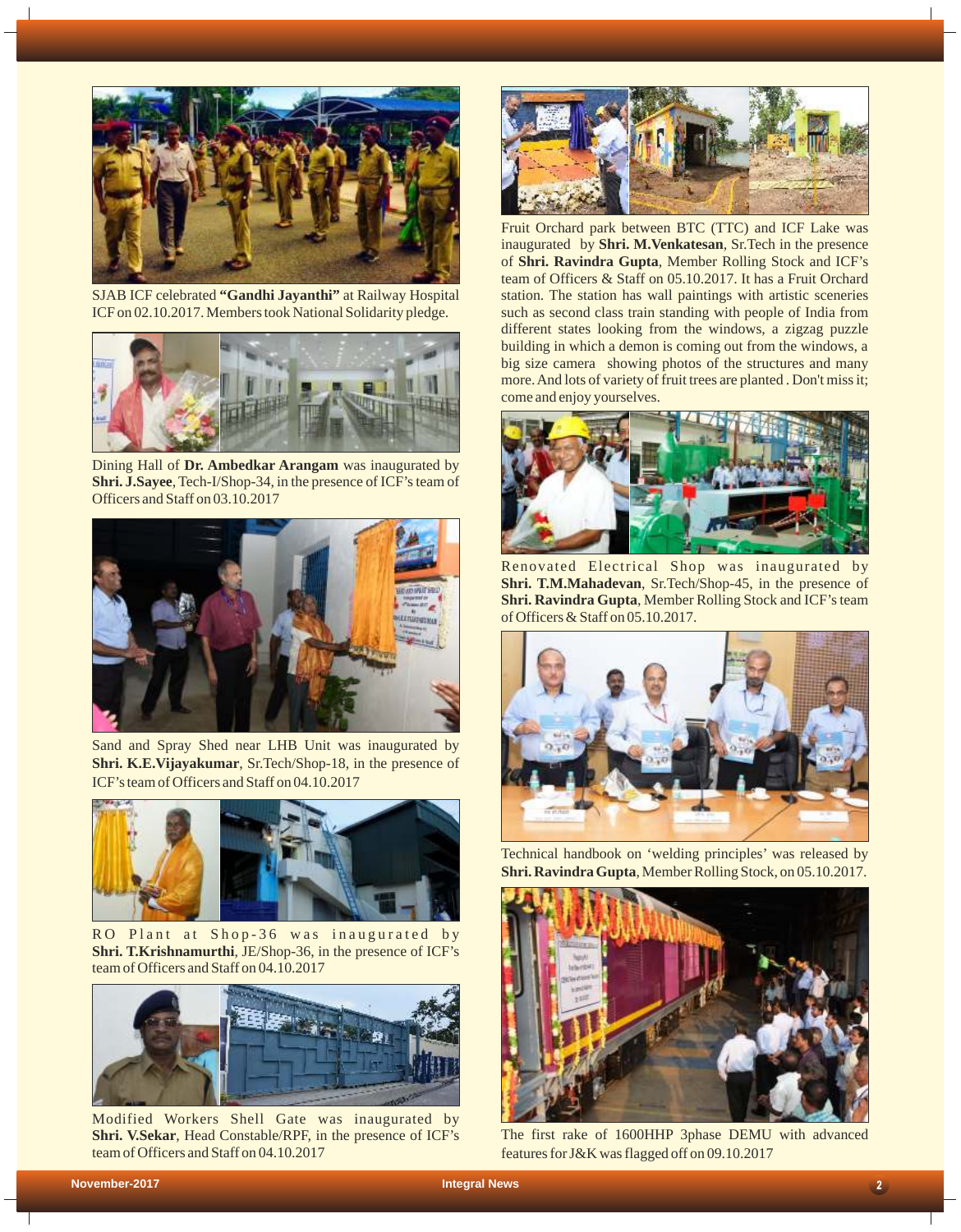

Atmospheric Moisture Extractor (water from air) was inaugurated by **Shri. K.S.Udayakumar**, Ch OS/PB, in the presence of ICF's team of Officers and Staff on 14.10.2017. It extracts moisture from atmosphere and converts it into potable drinking water.



Renovated Fan Store was inaugurated by **Shri. K.Vijayakumar**, Sr.Tech/Shop-39, in the presence of ICF's team of Officers and Staff on 14.10.2017



Renovated kitchen at ICF hospital was inaugurated by **Smt. Lissy Loyson**, Chief Matron, in the presence of ICF's team of Officers and Staff on 16.10.2017



2MW Roof Top Solar Plant was commissioned at LHB unit by **Shri. V.Muralidharan**, Tech-I/Shop-29, in the presence of ICF's team of Officers and Staff on 16.10.2017



"Ranganathan Grove" was inaugurated by **Shri. R.Ranganathan**, Sr.Tech/MDM-RR, in the presence of ICF's team of Officers and Staff on 16.10.2017 at East Colony.



New Air-Conditioned Sports hostel was inaugurated by **Shri. K.J.Johnson**, Sr.Tech/Shop-27 & Former Indian Railway Volleyball player & coach in the presence of ICF's team of Officers and Staff on 20.10.2017



Paryatan Parv was celebrated at Chennai Rail Museum on 20.10.2017. School Children were briefed on painting and classical dance.



Commemoration Day of RPF was held on 21.10.2017 in memory of the RPF men who laid down their lives at the altar of duty while protecting Nation's life line. RPF parade was organized at RPF Parade Ground in order to pay tributes to the RPF Staff who sacrificed their life.



Renovated Basketball court was inaugurated by **Shri. C.V.Sunny**, Former Captain of Indian Basketball team in the presence of ICF's team of Officers & Staff at ICF Higher Secondary School on 21.10.2017.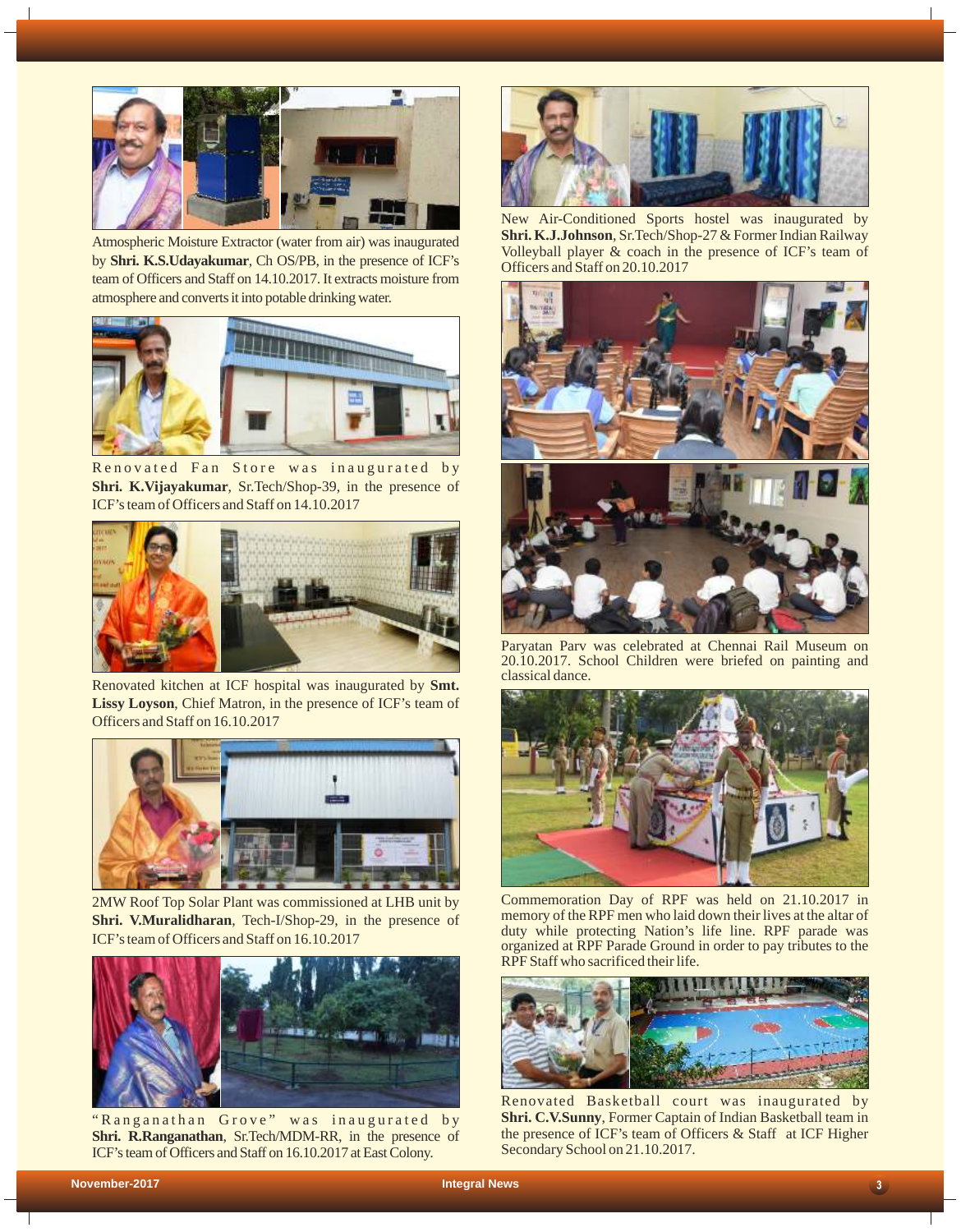

Anubhuti Coach was flagged off by **Shri. K.S.Sridharan**, Dy CME and **Shri. R.Rajasekaran**, WM, in the presence of ICF's team of Officers and Staff on 21.10.2017.



Vendor Meet organized by ICF & Southern Railway was held at AWTI on 27.10.2017.



Head Stock Fabrication Bay at Shop-16 was inaugurated by **Shri. P.Raman**, Sr.Tech, in the presence of ICF's team of Officers and Staff on 28.10.2017



Renovated Bogie Frame Shop (Shop-23)/Shell was inaugurated by **Shri. R.Rajasekaran**, WM/Bogie, in the presence of ICF's team of Officers and Staff on 28.10.2017



"Palanirajan Grove" was inaugurated by **Shri. P.M.Palanairajan**, Sr.Tech/Shop-80, in the presence of ICF's team of Officers and Staff on 29.10.2017.



Upgraded Basketball court at South Colony was inaugurated by **Smt. A.Vijaya**, Tech-III/Shop-34, in the presence of ICF's team of Officers and Staff on 29.10.2017



Lean to Roof shed at Furnishing Division was inaugurated by **Shri. P.Yuvaraj**, Sr.Tech/Shop-88, in the presence of ICF's team of Officers and Staff on 30.10.2017



As part of the Vigilance Awareness Week observed from 30.10.2017 to 04.11.2017, Officers and Staff took Integrity pledge on 31.10.2017.



The Birth Anniversary of **Late Sardar Vallabhai Patel** was observed as **"Rashtriya Ekta Diwas"** (National Unity day). On 31.10.2017, CME administered Rashtriya Ekta Diwas pledge to the Staff and Officers followed by march past by RPF. CME flagged off "Run for Unity" in which ICF employees, officers, family members, scouts and guides, sports persons, TTC trainees, ICF school children, and other social groups participated.

CMT lab of ICF has received NABL certificate of accreditation for complying with ISO/IEC:17025:2005 standards for Chemical, Mechanical and Non-destructive testing. This certificate is valid till 17.09.2019.



Progressman, PCO/S / Shell



SSE / Planning / Fur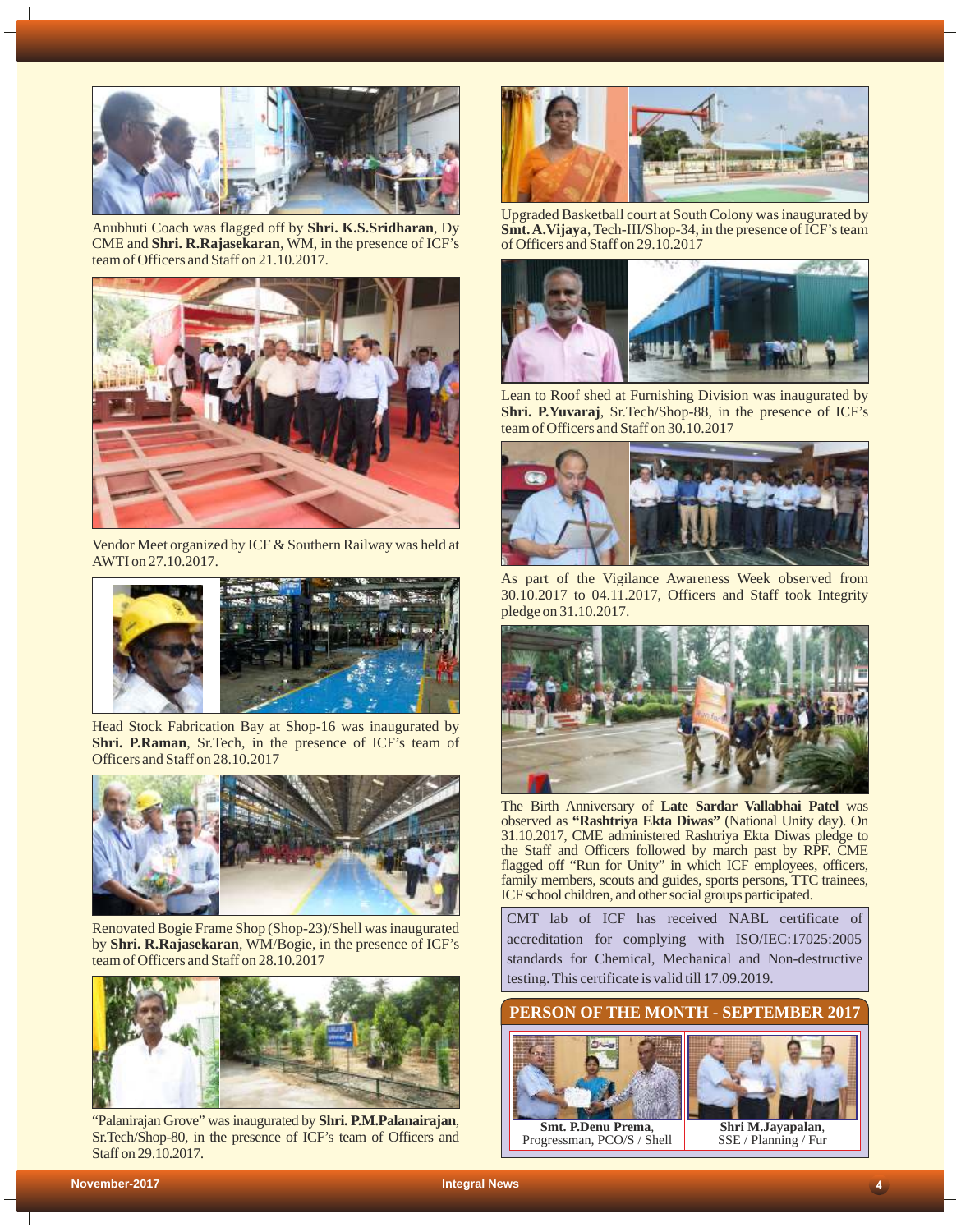

**Shri. S.Chengani**, OS/ ICF Hospital, has been conferred the degree of "Doctor of Philosophy" at Madurai Kamaraj University.



**Shri. V.Jayaprakaash**, Tech/Shop-34, has secured GOLD in the  $9<sup>th</sup>$  World Body Building and Physique Sports Championship held at Mongolia from 2.10.2017 to 9.10.2017, under 75Kg category



**Shri. Charan N**, B.Tech – Civil from NIT/Trichy, **S/o. Shri. T.Narendra Babu**, Chief OS/ Shop-21, has secured  $233<sup>rd</sup>$  rank in U.P.S.C Engineering Services Exam (IES-2017)



Solar panel was fixed over the top of lorry and a mobile crane of Furnishing division by Shop-85 to give power supply to the light and fan inside the cabin.

## **The following wards of ICF staff have been given cash award from SBF on 14.10.2017 for their marks in X&XII.**

## **X- State Board- I Prize Rs4000 (495/500Marks)**

- **1. U.Shalini**, D/o.S.Udayakumar, Tech-III/Shop-22
- **2. V.V.Subramanian**, S/o.V.S.Vaidhyanathan, OS/Stores
- **X- State Board II Prize Rs3000 (494/500 Marks)**
- **1. J.Vadhashree**, D/o.B.Jaishankar, Tech-I/Shop-30
- **2. A.Arshathul Afia**, D/o. T.P.Adbul Azeez, Tech-I/Shop-30

# **X- State Board - III Prize Rs2000 (493/500 Marks)**

- **1. K.G.Harinidevi**, D/o. K.R.Gopinath, Tech-I/Shop-30
- **2. K.Brindha**, D/o.S.Krishnamoorthy, Sr.Tech/Shop-48
- **X- CBSE- I Prize Rs4000 (All A1)**
- **1. S.Yuvashree**, D/o.Poorani Sainathan, OS/99A
- **2. M.Divyasakthi**, D/o.M.Mahalakshmi, Sr.Tech/Shop-13
- **3. S.Prathip Mahadevan**, S/o.R.Suganandham, SSE/D&D
- **4. B.D.Harshini**, D/o.G.Dorairaj, SSE/Shop-32
- **5. E.Somesh**, S/o. N.Eraimudimani, Tech-I/Shop-28
- **6. M.Dhilip Kumar**, S/o.S.Murugan, SSE/Shop-54
- **7. A.Abirami**, D/o.G.Arul, SSE/Shop2-3
- **8. B.Gayathri**, D/o.B.Babu, Tech-I/Shop-36
- **9. Reinita Thomas**, D/o.Thomas Mathew, SSE/Shop-82
- **10. H.Akshayanivasini**, D/o.T.A.Hariprasad, Tech-I/Shop-14

## **X- CBSE- II Prize Rs3000 (All A1\*\*-1)**

- **1. M.Gokulnath**, S/o.A.Murali, Tech-I/Shop-22
- **2. K.Deepak**, S/o.K.Malakondaiah, SSE/Shop-28
- **3. Nidhi Krishnan**, D/o.Krishnan Kutty, Helper/Shop-30
- **4. S.E.Shelly Doss**, D/o.N.S.Elaya Rasan, S.Helper/Shop-30
- **5. R.Dhanush**, S/o.S.Rajkumar, SSE/Shop-80
- **6. K.Namratha**, D/o.K.Purusotham Reddy, ChOS/GM's Off
- **7. Reshhma Ramesh**, D/o.S.Ramesh, Ch.OS/55A
- **8. N.C.Sriya**, D/o.N.C.Ramakrishna, CTI/TTC
- **9. B.Shreeja**, D/o.S.Balsamy, SSE/Shop-42
- **10. L.Yamini**, D/o.C.Loganathan, Sr.Tech/Shop-10

#### **X- CBSE- III Prize Rs2000 (All A1\*\*-2)**

- **1. S.Sarfraz Ahmed**, D/o.H.Sharfudeen Ahmed, SSE/21
- **2. J.M.Sumithra**, D/o.J.Martin, Tech-I/Shop-30
- **3. J.M.Suchithra**, D/o.J.Martin, Tech-I/Shop-30
- **4. S.Shyamprasad**, S/o.S.Subash, Pog Man/Fur
- **5. V.C.Kharishma**, D/o.T.Vijaiya Chandar, OS/Stores
- **XII- State Board I Prize Rs4000 (1186/1200)**
- **1. Syed Asik Siddiq**, S/o.S.Malik Basha, SSE/Shop-82
- **XII- State Board II Prize Rs3000 (1182/1200)**
- **1. S.Abhishek**, S/o.G.Suresh, Tech-I/Shop-80
- **2. A.Sneha**, D/o.D.Aribaskar, SSE/Shop-30

**XII- State Board III Prize Rs2000 (1181/1200)**

- **1. A.Davidraja**, S/o.J.Anthonisamy, Helper/Shop-12
- **2. S.Pavithra**, D/o.T.Shanmugaam, OS/GM's office
- **XII- CBSE I Prize Rs4000 (489/500)**
- **1. U.Aishwarya**, D/o. T.V.Umashankar, Inspector/Shop-42

#### **XII- CBSE II Prize Rs3000 (483/500)**

- **XII- CBSE III Prize Rs3000 (482/500) 1. M.Priyanka**, D/o.G.Muthukrishnan, SSE/Shop-29
- **1. V.Baradwaj**, S/o.R.Vijayakumar, Tech-I/Shop-29
- **2. T.Prashanth**, S/o.V.Jothi, C&MS/CMT lab-Fur

| <b>OFFICIAL POSTINGS</b>   |                    |                      |  |  |  |
|----------------------------|--------------------|----------------------|--|--|--|
| <b>Name</b><br>Shri/Smt    | <b>Previous</b>    | <b>Present</b>       |  |  |  |
| <b>K.C.Prakasan</b>        | <b>AWM/SM/S</b>    | WM/Bogie-1/S         |  |  |  |
| <b>K.M.Alexander</b>       | <b>AWM/Plant/S</b> | SME/PIg/S            |  |  |  |
| R.Rajendran                | $AWM/A-1/F$        | $WM/A-2/F$           |  |  |  |
| <b>S.P.Ravichandar</b>     | SSE/Plg/S          | <b>AWM/SM/S</b>      |  |  |  |
| <b>Vijay Namdeo Nikhar</b> | SSE/42             | $AWM/A-2/F$          |  |  |  |
| P.S.Jayakumar              | <b>SSE/TTC</b>     | <b>AME/MPO/F</b>     |  |  |  |
| <b>K.Pandian</b>           | SSE/Plg/F          | <b>AWM/Project-2</b> |  |  |  |
| <b>P.Baskaran</b>          | SSE/40             | AWM/A/F              |  |  |  |
| <b>K.Saravanamurthy</b>    | <b>SSE/74</b>      | $AWM/E-1$            |  |  |  |
| <b>T.A.Gopal</b>           | <b>C&amp;MS</b>    | <b>ACMT/S</b>        |  |  |  |

- The tenure of appointment of **Shri. Shishir Dutt**, CME/Plg, as Mukhya Rajbasha Adhikari is extended to 06.09.2018.
- Shri. M.Ramanathan, Dy CEE/C&D, is nominated as Secretary of ICF Sports Association w.e.f 20.10.2017.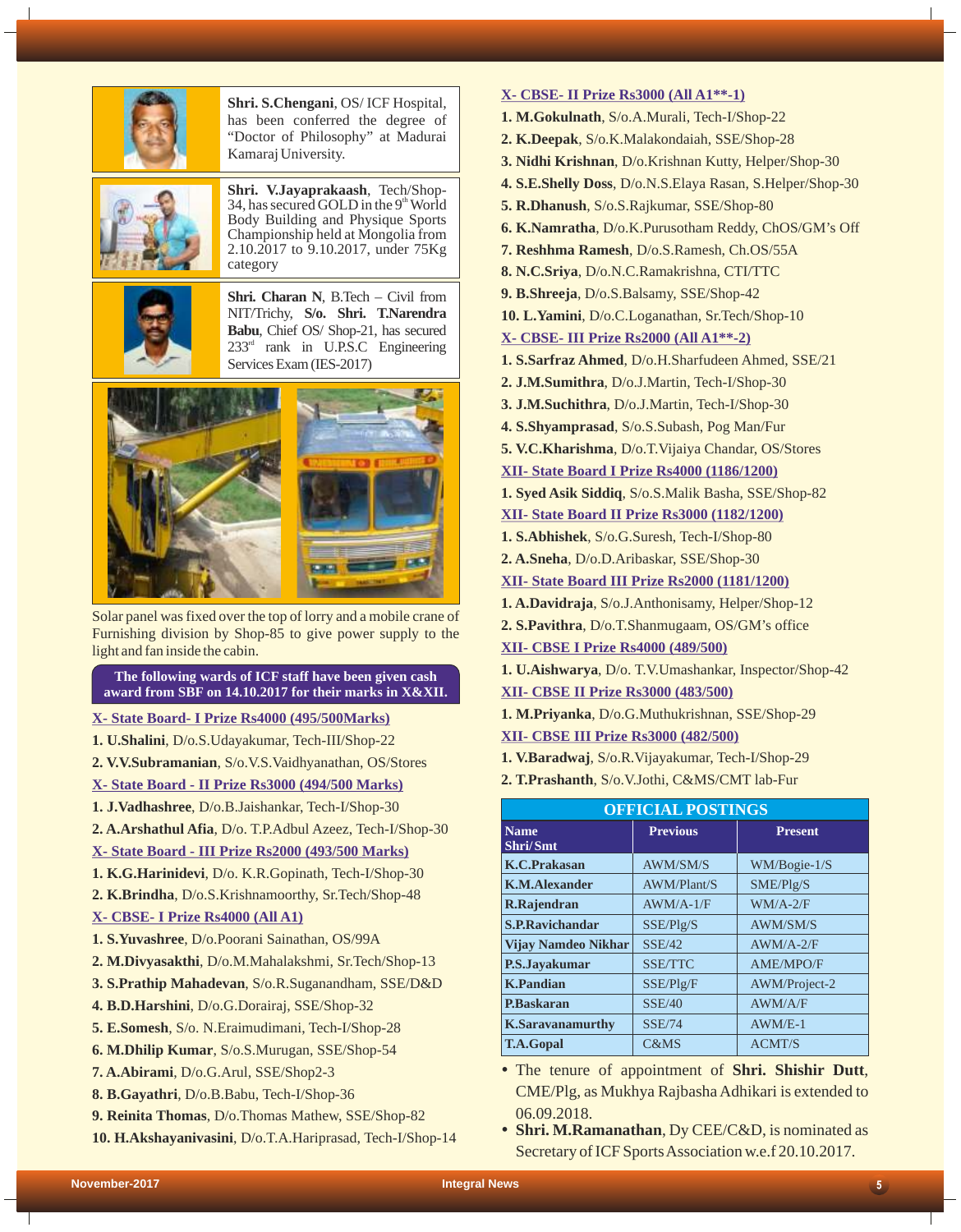# *Quizz Corner*

- 1. What is the present interest rate of PF?
- 2. When was family pension introduced to the parents of the deceased employee?
- 3. When was the first Double Decker coach built?
- 4. Expand IREEN
- 5. Name the Hindi home magazine of ICF.

## **Answer in next edition**

## **Previous issue Quizz answers.**

#### (1) Linke Hoffman Busch. (2) 35 years

- (3) **Radhapuram taluk, (Tirunelveli District).**
- (4) **Hydari Gallery** (5) **Standard Form (SF-1) is issued to place an employee underSuspension.**

# **Do You Know?**

- Chief Administrative Officer was the head of ICF when it was inaugurated.
- GM conference hall is known as 'Chintan Sabha Grah'

## **ICF CIRCULARS**

#### **PB/LW/34/R/11S/Vol.III dt 14.10.2017:**

The shift timings of CMT/Shell & Fur factory staff have been revised to normal factory working timings.

#### **PB/LW/200/Misc/Vol.III dt 09.10.2017:**

Disabled Employees who are coming by three wheeler to the factory/office are advised to park vehicles in the earmarked area viz. **"PARKING FOR DISABLED PERSONS"** only. Other employees are not permitted to park their vehicles in these areas as they have provided with separate parking area.

#### **PB/CON/46/OBC/Vol.III dt 03.10.2017:**

Office bearers of ICF OBC Employees Welfare Association.

| <b>Post</b>             | <b>Name</b><br><b>Shri/Smt</b> | <b>Designation</b> |
|-------------------------|--------------------------------|--------------------|
| <b>President</b>        | S.Anbukumar                    | Tech-I/26Gen.      |
| Secretary               | <b>K.Ramamurthy</b>            | Sr.Tech/88         |
| W.President             | <b>D.Ramesh</b>                | $Tech-I/14$        |
| <b>Working GS</b>       | <b>S.Ramesh</b>                | $Tech-I/48$        |
| <b>Treasurer</b>        | <b>M.Thangavelpandian</b>      | Sr. Tech/19        |
| <b>Vice President</b>   | <b>V.Parthasarathy</b>         | $Tech-I/14$        |
|                         | <b>V.Arivazhagan</b>           | $Tech-I/30$        |
| Asst.General            | <b>V.S.Umapathy</b>            | Tech- $I/36$       |
| Secretary               | <b>V.K.Ibrahim</b>             | JE/Works/S         |
| Org. Secretary          | P.Rajendiran                   | $Tech-I/30$        |
| Propaganda              | <b>H.Hambi</b>                 | Sr.Tech/29         |
| Secretary               | S.Sanjeevan                    | $Tech-I/20$        |
| <b>Office Secretary</b> | <b>G.Elangovan</b>             | Tech- $I/32$       |

#### **Last Date for submission of application:**

 $\bullet$  **17.11.2017** : Intermediate App Mechanic- Electrical 25% QSE:

• **30.11.2017** : Gr-C/D posts in New electric loco shed, Saharanpur

• **30.11.2017** : Technical scholarship from SBF for employees in GP above Rs.2400

## **We deeply mourn the sudden demise of the following staff**

| SI.<br>$\overline{\text{No}}$ . | <b>Name</b><br>Shri/Smt | <b>Designation</b> | Pay Unit<br>Shop / Office |
|---------------------------------|-------------------------|--------------------|---------------------------|
|                                 | R.Kirubakaran           | Tech-I/FTR         | $Shop-41$                 |
|                                 | <b>J.Mullai</b>         | Tech-I/Electrical  | Shop-74                   |
|                                 | <b>Dhanasekaran</b>     | S.Tech/Carpenter   | $Shop-30$                 |

## **RAILWAY BOARD CIRCULARS**

#### **RBE 123/2017:**

Permission to retain railway accommodation at the place of their previous posting by Railway officers going on deputation to IRSDCL.

#### **RBE 132/2017:**

Clarification on inter divisional transfer of sports persons recruited against sports quota, within the railway.

## **RBE 142/2017:**

Special benefits in case of death and disability in serviceregulation and payment of disability pension/ family pension.

#### **RBE 143/2017:**

Filling up of posts in ongoing electrification projects undertaken by CORE.

### **RBE 144/2017:**

**RBE 145/2017:** Revised rates of stipend to Special Class Railway Apprentices.

Revision of rates of Training Allowances and abolition of Sumptuary Allowance for Training Institutes.

#### **RBE 146/2017:**

Promotion to Group B posts through LDCE- formation of panel when two or more candidates secure equal marks.

## **RBE 147/2017:**

Implementation of decision relating to the grant of Children Education Allowance.

## **RBE 148/2017:**

Payments of arrears arising out of leave salary consequent to the implementation of 6CPC report for the period 01.01.2006 to 31.08.2008 on WCR to the running staff.

#### **RBE 149/2017:**

Grant of ad-hoc bonus for 30 days to the Group 'C' & 'D' RPFIRPSF personnel for the financial year 2016-2017

#### **RBE 150/2017:**

**RBE 151/2017:** Re-engagement of retired employees in exigencies of services

Grant of dearness relief to pensioners/ family pensionersrevised rate wef 01.07.2017

#### **RBE 152/2017:**

Filling up Non-Gaz posts on Railways- Classification of posts as safety categories in Civil Engineering Department.

# **RBE 154/2017:**

Revision of pension of Pre-2016 retired Medical officers.

# **RBE 155/2017:**

**RBE 157/2017:** Revision of pension of Pre-2016 pensioners/ Family pensioners

**RBE 161/2017:** Charter of Commitments on various matters-Time line thereof.

Adoption of clarification issued by Ministry of Finance regarding modifications of level 13 of pay matrix.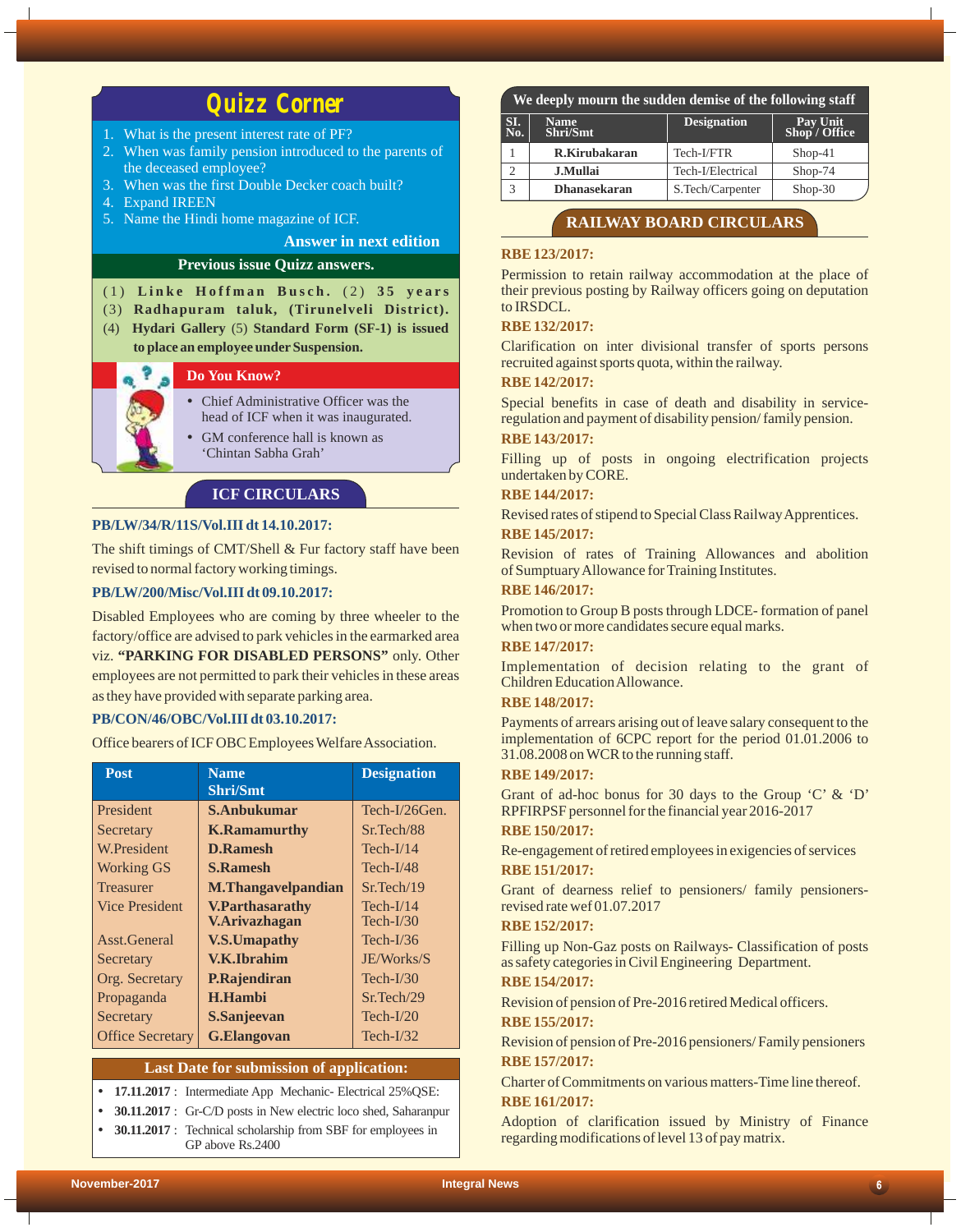#### **RB-2015/RSPB/2(15)/6 FBLdt 06.09.2017**

It has been decided not to recruit men footballers on Indian Railways under sports quota.

#### **RB-2015/E(Sports)/4(1)/6/typing test dt 08.09.2017**

Only GM is empowered to grant extension in case the concerned sportsperson does not acquire the requisite qualification within the said four years and not to give further/ subsequent promotion pending acquisition of minimum educational qualification.

#### **RB-2016/E(SCT)I/71/1 dt 13.10.2017**

Elections of All India OBC Railway Employees Federation.

#### **RB-E(NG)I-2011/PM1/15 dt 16.10.2017**

System improvement to conduct departmental selections observation and adherence of guidelines for more transparency.

## **DOPTOM.No.28020/1/2017-Estt(C) dt 05.10.2017**

Extension of probation period on account of availing leave during probation period.

| <b>EMPLOYEES RETIRING on 31<sup>st</sup> October 2017</b> |                                               |                        |                                  |  |  |
|-----------------------------------------------------------|-----------------------------------------------|------------------------|----------------------------------|--|--|
| SI.<br>No.                                                | <b>Name</b><br><b>Shri/Smt</b>                | <b>Designation</b>     | <b>Pay Unit</b><br>Shop / Office |  |  |
| $\mathbf{1}$                                              | David Muthuraj.R                              | <b>DyCME</b>           |                                  |  |  |
| $\overline{2}$                                            | Sidharthan.K                                  | <b>AEE</b>             |                                  |  |  |
| 3                                                         | Mahalingam.M                                  | Sr.Tech                | 13                               |  |  |
| $\overline{4}$                                            | Devan <sub>.K</sub>                           | Tech Gr1               | 24                               |  |  |
| 5                                                         | Singamani.G                                   | Sr.Tech                | 40                               |  |  |
| 6                                                         | Mohan.Mr                                      | Sr.Tech                | 41                               |  |  |
| $\overline{7}$                                            | Kanimozhi.K                                   | Tech Gr-1              | 41                               |  |  |
| 8                                                         | Laxmibai.K                                    | <b>Office Supdt</b>    | <b>Stores</b>                    |  |  |
| 9                                                         | Sundari.K                                     | <b>Record Supplier</b> | D&D                              |  |  |
| 10                                                        | Radhakrishnan.S                               | Sr.Sec.Engr            | 30                               |  |  |
| 11                                                        | <b>Dhanashekar.S</b>                          | Sr.Tech                | 30                               |  |  |
| 12                                                        | <b>Balakrishnan.EP</b>                        | Sr.Tech                | 30                               |  |  |
| 13                                                        | Ponsekar Jayakumar.J                          | Tech Gr-1              | 33                               |  |  |
| 14                                                        | Rajeswari.                                    | Tech Gr-1              | 36                               |  |  |
| 15                                                        | Yuvaraj.P                                     | Sr.Tech                | 88                               |  |  |
|                                                           | We wish them A Happy & Peaceful Retired Life! |                        |                                  |  |  |

The Mughalsarai (MGS) Railway station in Uttar Pradesh has been renamed as Deen Dayal Upadhyay (DDU) station. Mughalsarai is the largest marshalling yard in Asia and is considered one of the oldest railway stations. The station came into being in 1862 when East India Company linked Howrah to Delhi by rail.

From Oct'17, Ante-Natal clinic  $(1<sup>st</sup>$  Pregnancy) on Wednesday functions in the morning 09.30 to 12.30 Hrs instead of Afternoon.



Shri S.Narendran, WM/Plant/Fur, has secured  $3<sup>rd</sup>$  rank in  $35<sup>th</sup>$  batch of "Diploma In Industrial Safety (2016- 17)" conducted by Regional Labour Institute, Chennai.

ICF schools alumni trust conducted a Fun Science programme on 'Activity based Learning'at ICF School on 23.10.2017.

ICF PB staff met the employees at their workplace and permitted them to pursue their Service Registers.

## **RECENT IMPROVEMENTS in ICF COACHES**

LS Deen Dayalu coach was provided with single piece slip-free stainless steel flooring in the doorways which eliminates the joints to improve aesthetics. This will be further provided in other coaches.



The SPART Driver's Desk has been redesigned with LCD screens for displaying speed, notch position, engine parameters, transmission parameters, etc.



GPS tracker is now fitted in SPARTs to locate them while on move. SPARTs can be tracked by using a suitable App on a mobile phone



Double Ferrule Fittings are provided in Air brake pipe lines of LWSCN & LWACCN coaches.

Ministry of Railways awarded "1<sup>st</sup> Best Innovation Award" to South Central Railway in the category of Suggestion Scheme of Best Innovations by Indian Railways for the year 2016-17. SCR won the award for its innovative contribution in train operations with the idea of "Automatic Single Car Test Rig" developed by Carriage Work Shop, Lallaguda. This award comprises a cash prize of Rs.3 Lakh.

The second best innovation award was given to (RDSO), Lucknow.

Third best innovation award was given to Eastern Railways.

Automatic Single Car Test Rig designed and developed by Carriage Work Shop, Lallaguda, is used to perform air brake testing on coaches to ensure proper functioning of Air Brake System. This is a portable machine which will give a power backup upto 6 hours. The existing manual Air Brake Testing System will consume more time and the testing parameters cannot be recorded whereas, the Automatic Single Car Test Rig minimizes the time for testing, avoids human errors, records the tested parameters and stores the data in the Database. The Automatic Single Car Test Rig is developed based on the Micro-Controller programming.